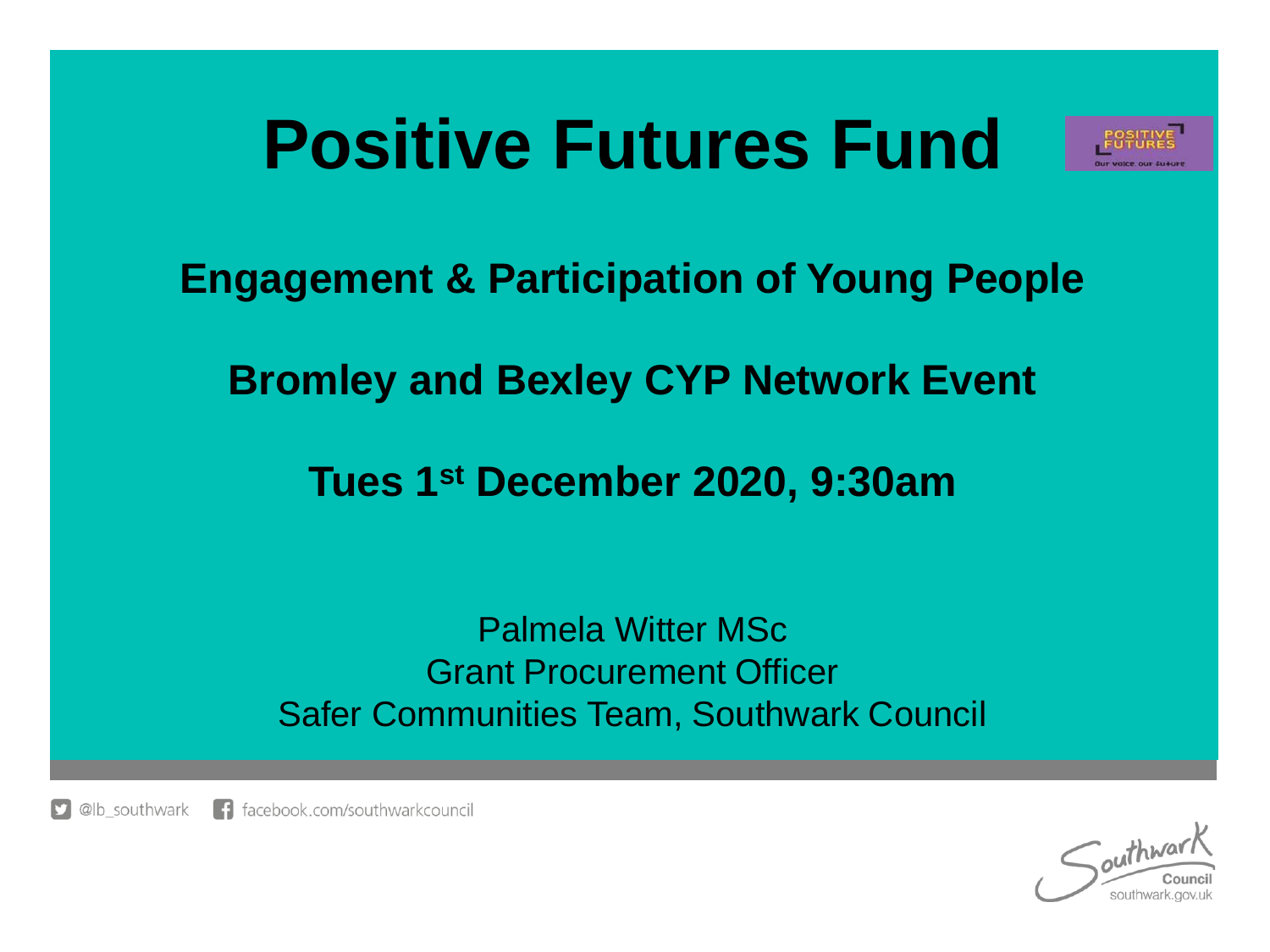## **Positive Futures Fund (PFF)**



- ❖ Introduction
- ❖ Aim of the Fund
	- ❖ 3 phase process
- ❖ Fund Criteria
	- \* Who fund is open to open to all or targeted to specific groups?
	- \* Age Range
	- \* Outcomes what does success look like?
- ❖ PFF Programme Board Engagement of Young People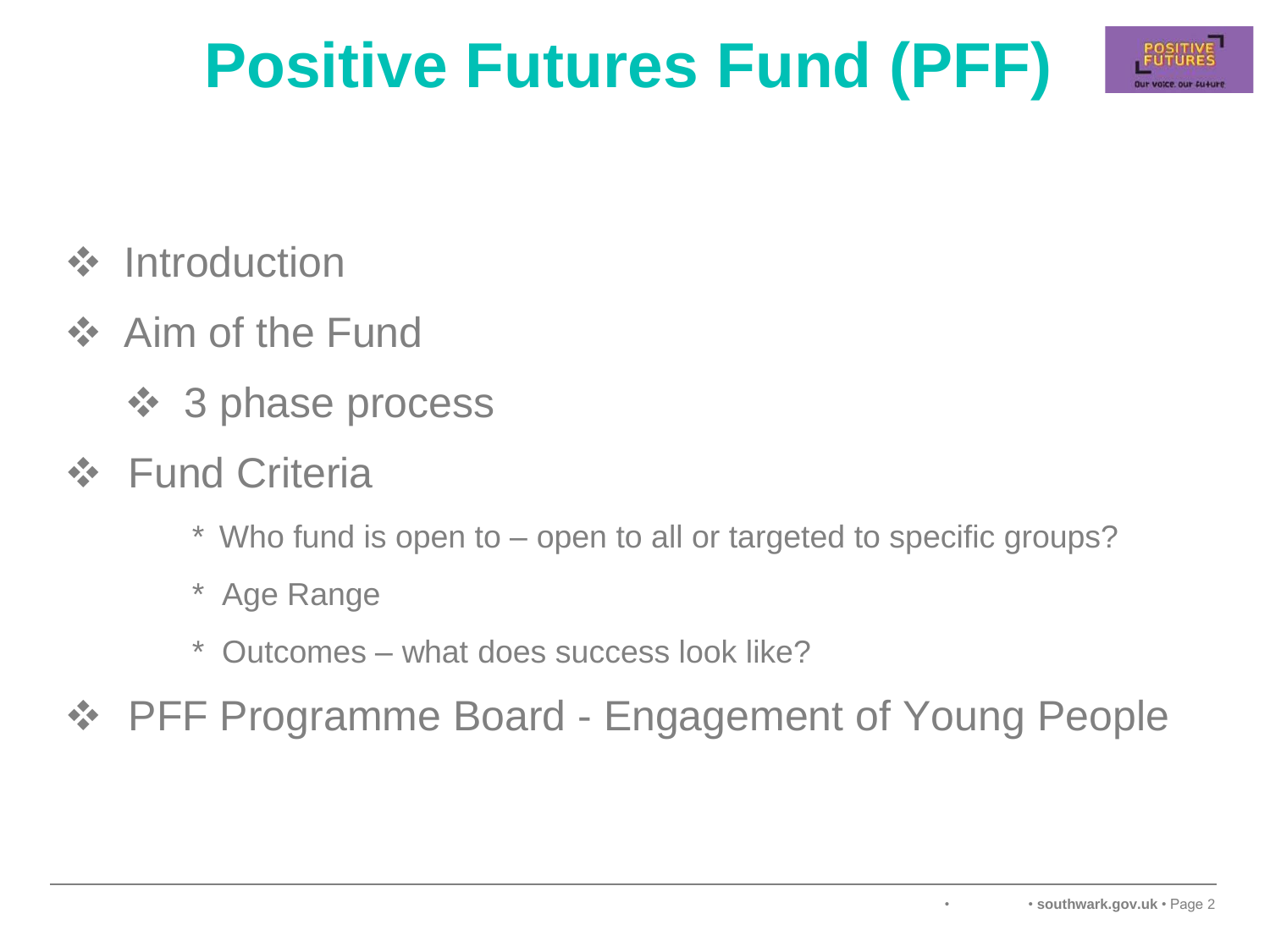

## **Aim of the Fund**

**'To support community organisations to provide inspiring opportunities for young people that divert them away from crime'**

- ❖ To prevent violence and divert young people away from carrying knives
- ❖ To have the active involvement of young people to codesign projects
- ❖ To work in innovative ways to inspire and keep young people out of the criminal justice system
- ❖ To create a positive impact
- ❖ To actively have young people involved in every stage of the grant process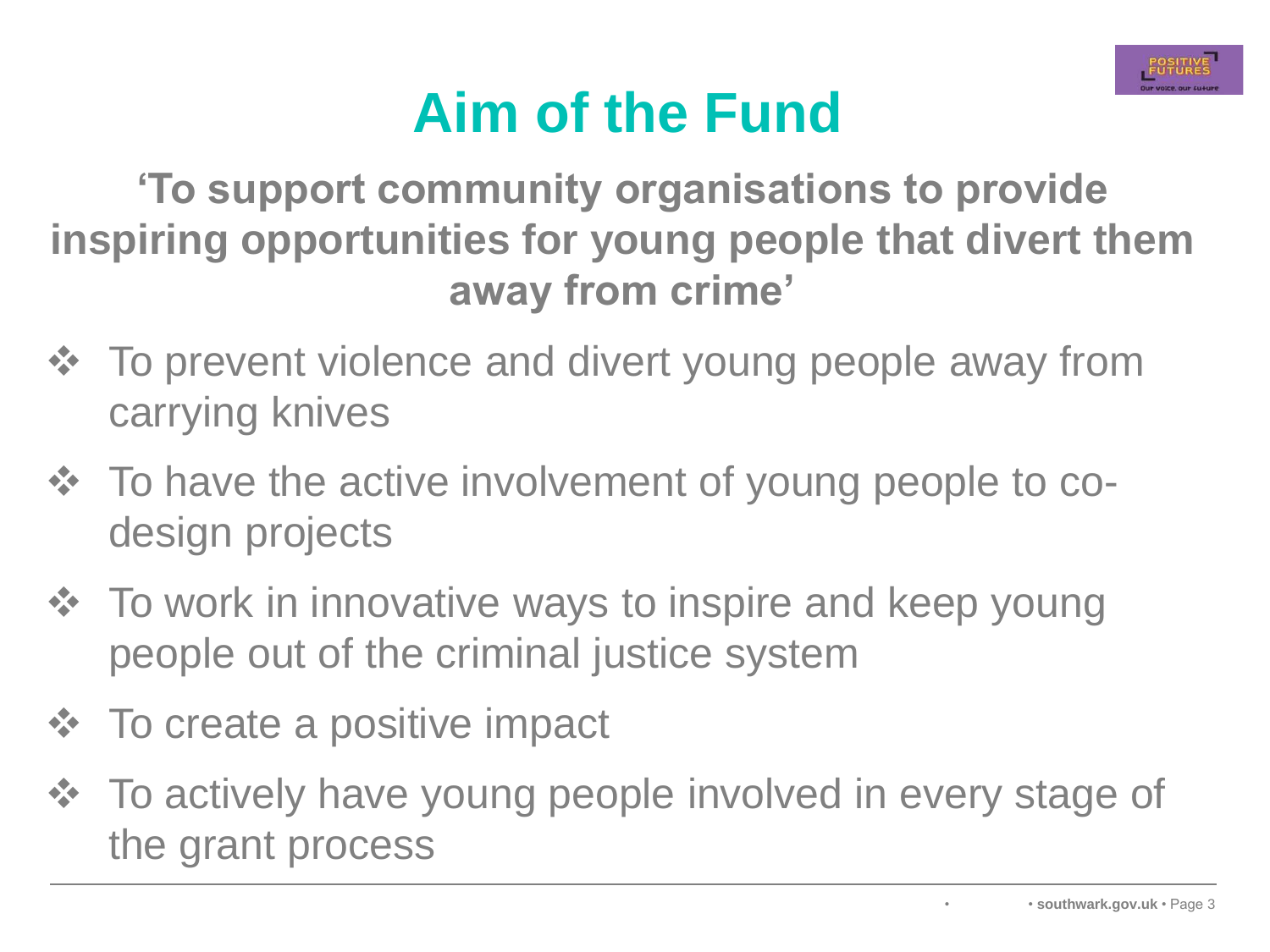## **3 Phases**

- ❖ PFF Phase 1 1-yr Grant Programme (2019-20) £150,000
- ❖ PFF Phase 2 2 ½ Grant Programme (2020-22) £350,000
- ❖ PFF Virtual Pathway 16 week (Jul-Oct 2020) £85,000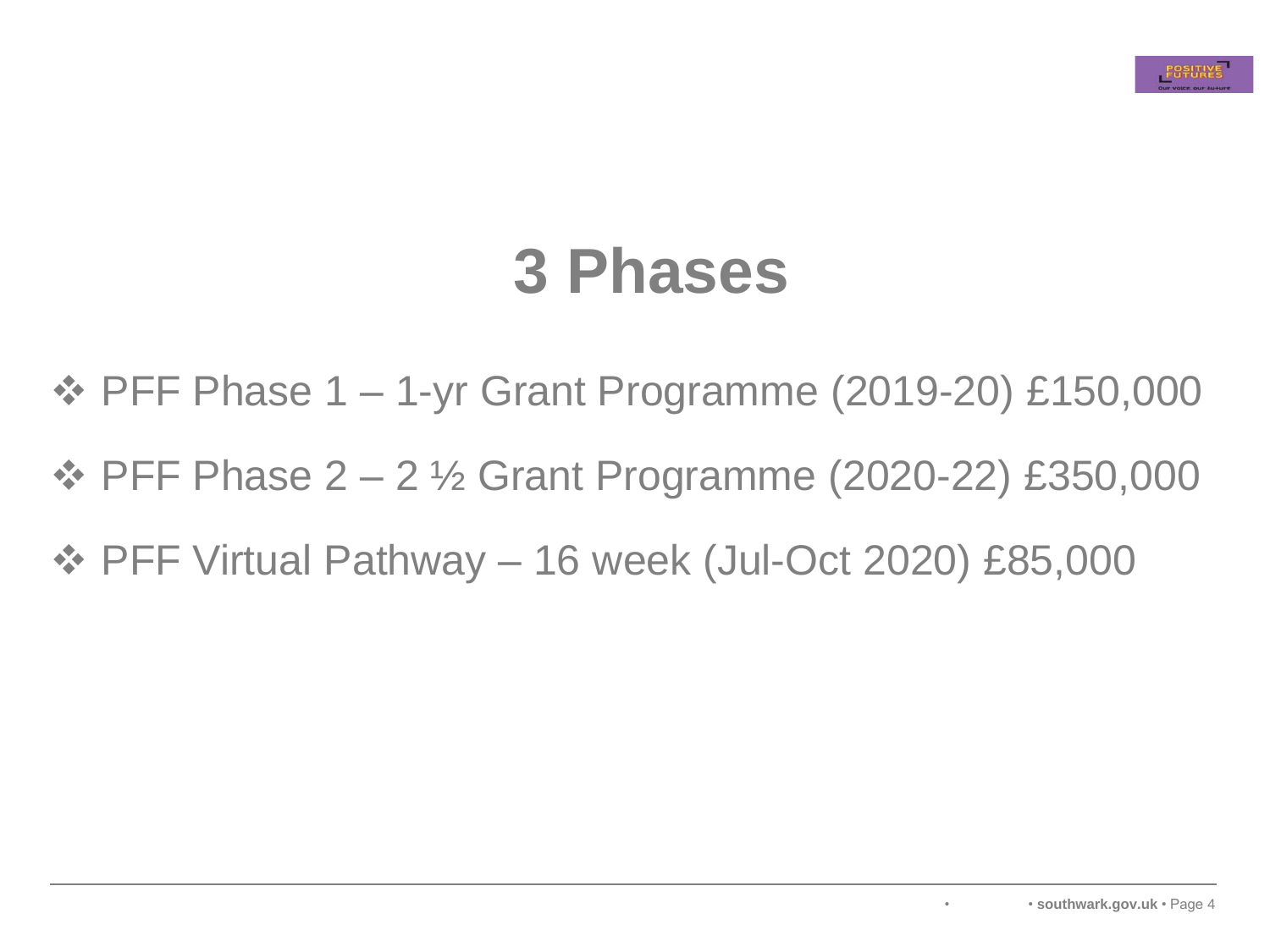

# **PFF Fund Criteria**

- **❖ All young person in the borough**
- ❖ Target vulnerable groups e.g.
	- \* Ex-offenders
	- \* Care Leavers
	- \* Young people know to social care (e.g. Early Help)
	- \* Young people involved in crime (e.g. at risk of gang activity)
	- \* Young people excluded from education

❖ Age \* 7 – 11 \* 12 – 15 \* 16 – 18 \* 19 +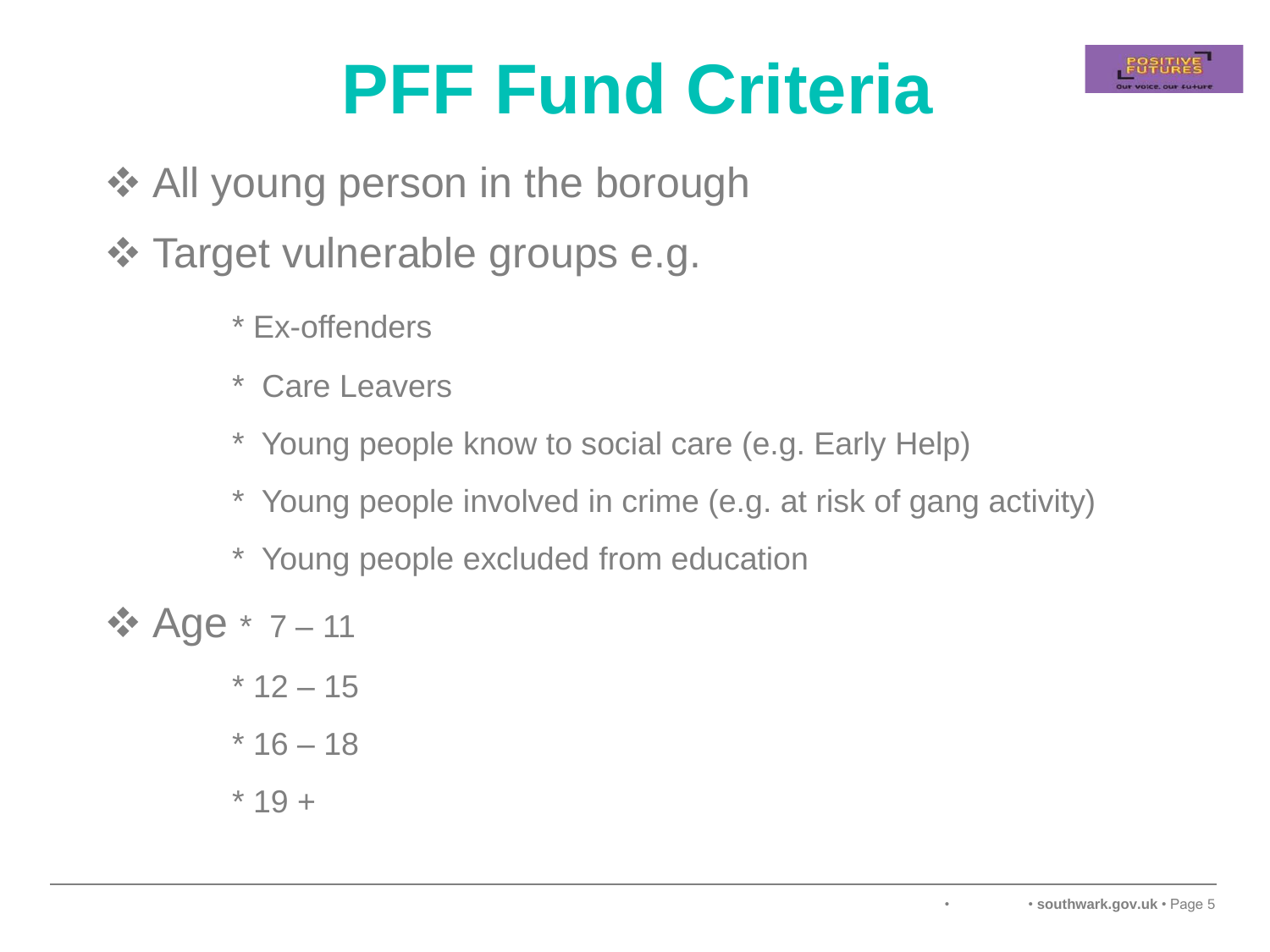



#### **Specific Outcomes for Young People**

**Outcome 1** – Young people have life skills preparing them for adulthood

**Outcome 2** – Young people have improved health and wellbeing

**Outcome 3** – Remove barriers for young people opening them up to new experiences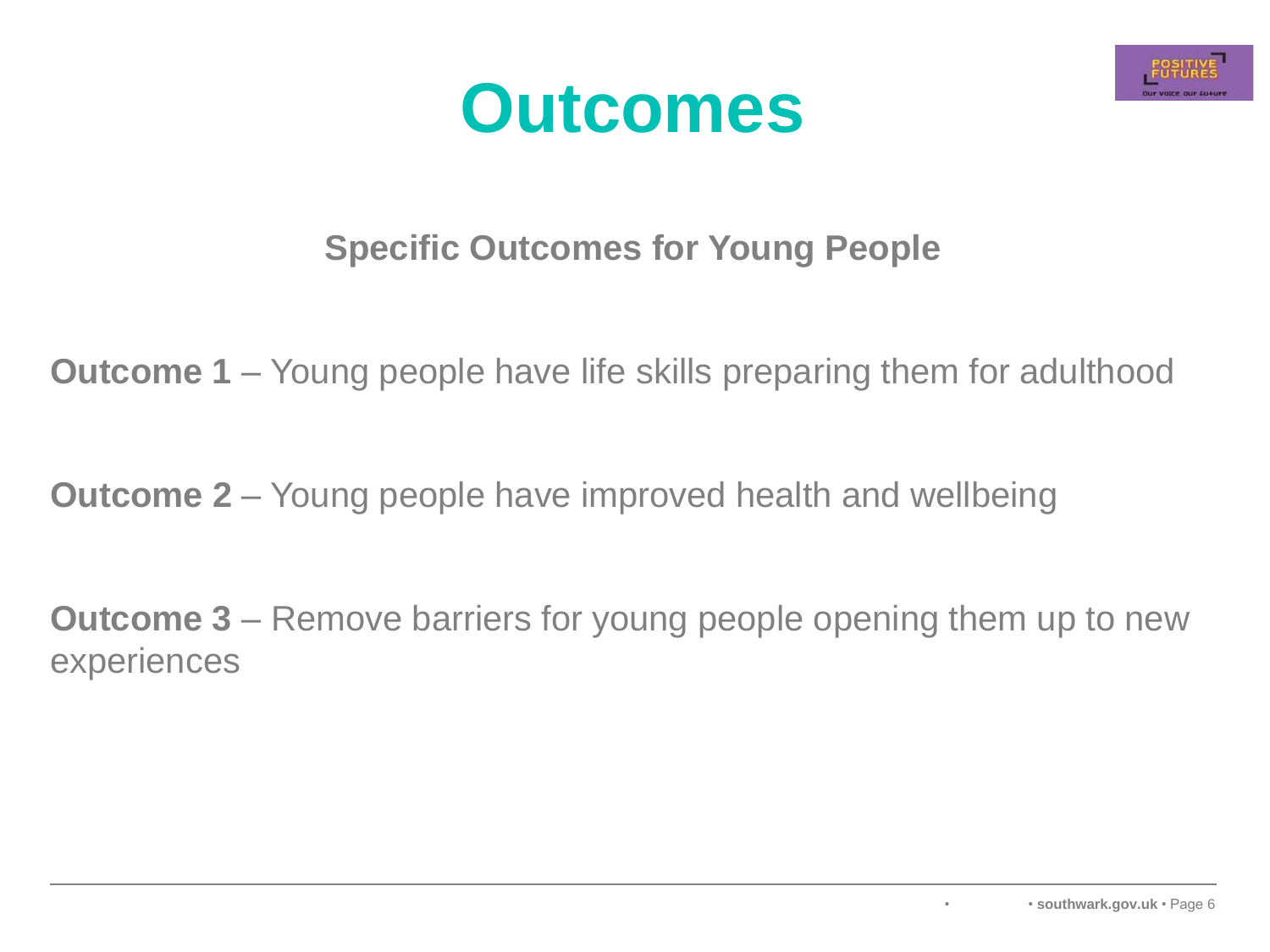# **PFF Programme Board**



### Engagement & Participation of Young People

- **❖ Southwark Young Advisors**
- **❖ Southwark Youth Panel**
- **❖ Southwark Peer Navigators**
- ❖ Co-design
- ❖ Deliver training
- ❖ Moderate, assess, evaluate applications
- ❖ Funding decisions and recommendations to Board, Senior Council Officers, Councillors (final decision maker)
- ❖ Quarterly monitoring and evaluation of programmes